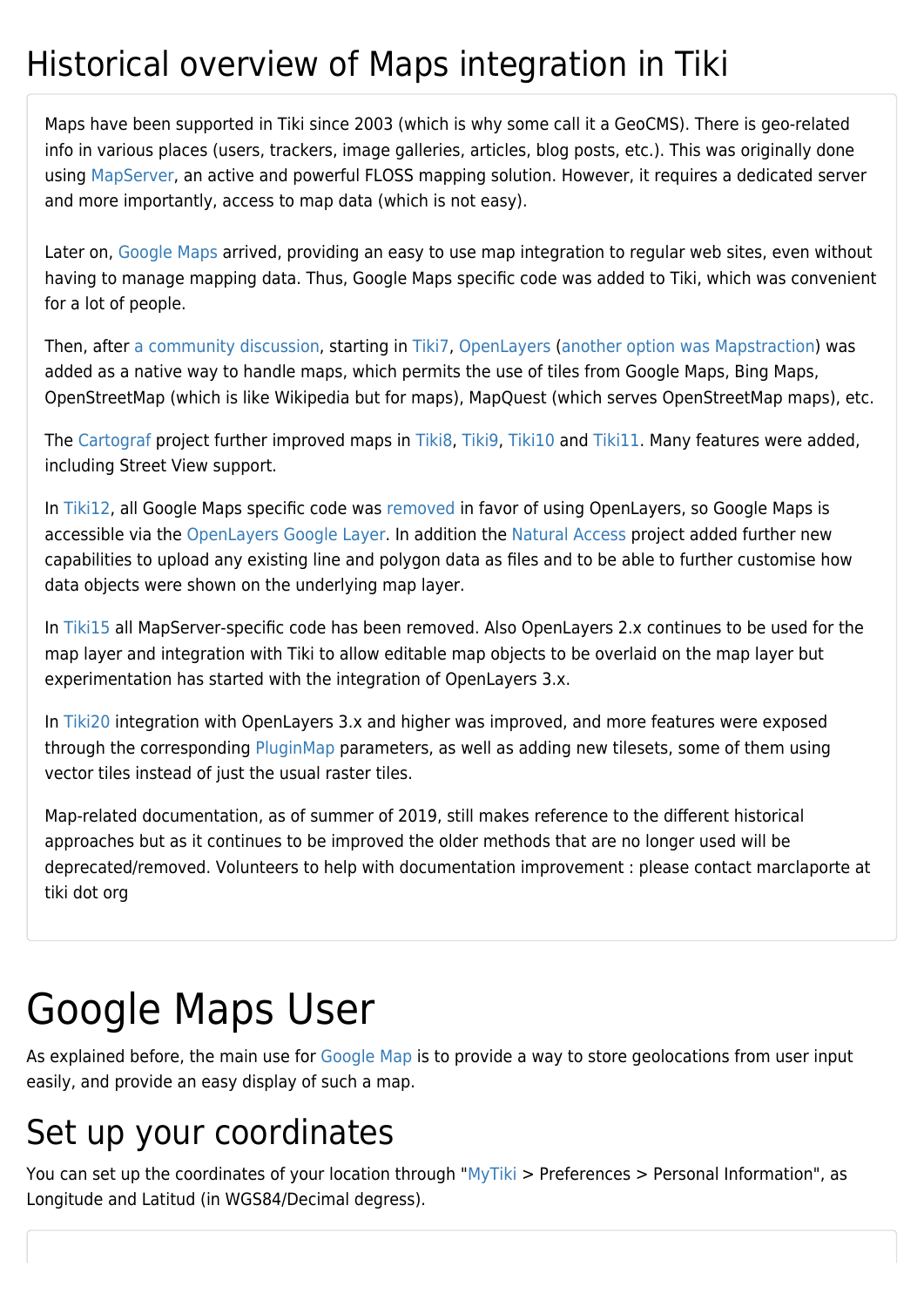| <b>User Preferences</b><br>(2)                     | $\odot$                    |                        |
|----------------------------------------------------|----------------------------|------------------------|
| <b>Personal Information</b><br>General preferences | Other preferences          |                        |
|                                                    | Personal Information       |                        |
| Name:                                              | usuari                     |                        |
| Real Name:                                         |                            |                        |
| Country:                                           | ,<br>Other                 | $\checkmark$           |
| Longitude (WGS84/decimal degrees):                 | 1.0897064208984            | use google map locator |
| Latitude (WGS84/decimal degrees):                  | 41.525864928789            |                        |
| Avatar:                                            | Pick user Avatar           |                        |
| HomePage:                                          |                            |                        |
| Your personal Wiki Page:                           | PlanaUsuariusuari (create) |                        |
|                                                    | <b>Change information</b>  |                        |

If you don't know them, you can use the "Google Map Locator" link instead (*tiki-gmap locator.php?for=user*)